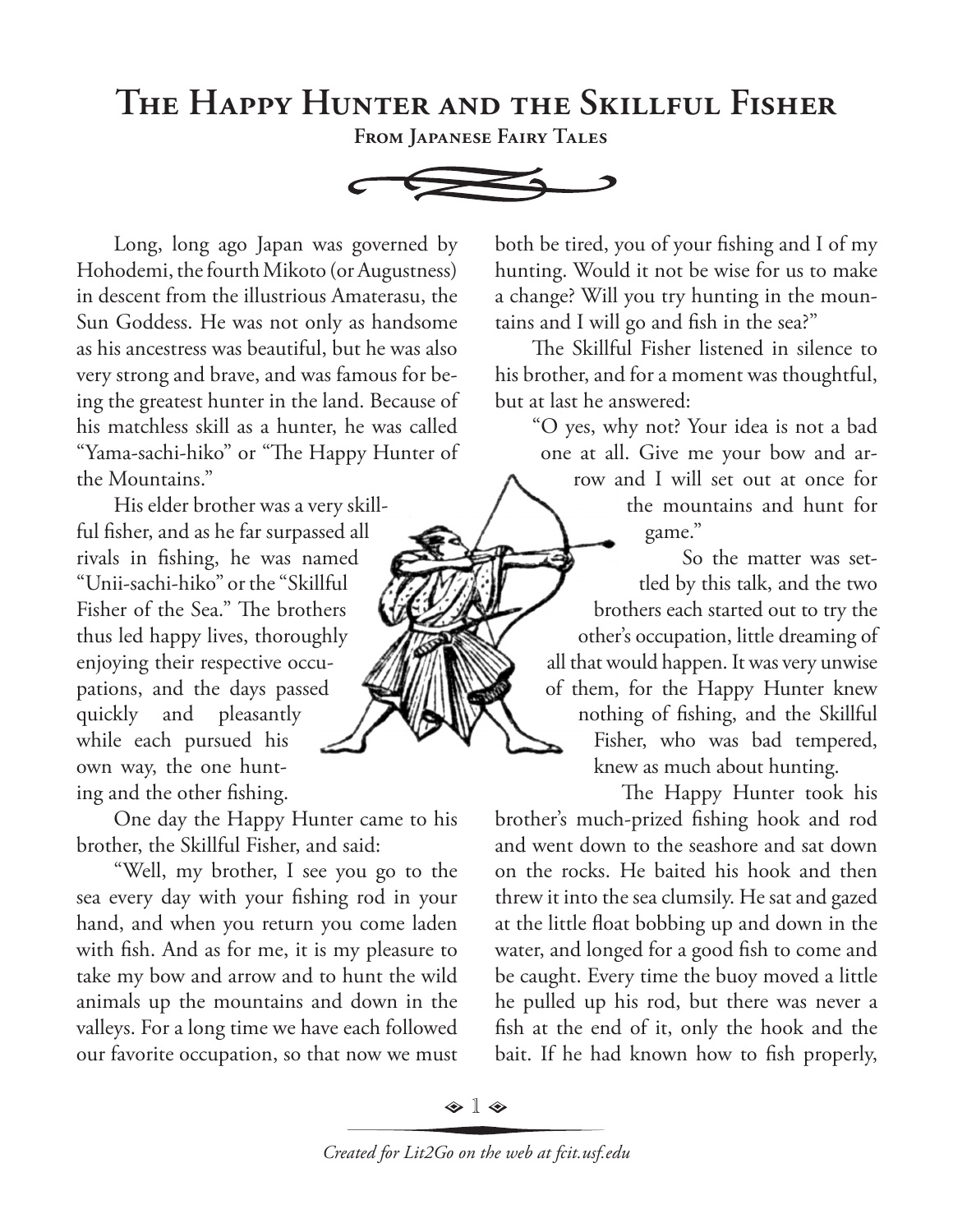

he would have been able to catch plenty of fish, but although he was the greatest hunter in the land he could not help being the most bungling fisher.

The whole day passed in this way, while he sat on the rocks holding the fishing rod and waiting in vain for his luck to turn. At last the day began to darken, and the evening came; still he had caught not a single fish. Drawing up his line for the last time before going home, he found that he had lost his hook without even knowing when he had dropped it.

He now began to feel extremely anxious, for he knew that his brother would be angry at his having lost his hook, for, it being his only one, he valued it above all other things. The Happy Hunter now set to work to look among the rocks and on the sand for the lost hook, and while he was searching to and fro, his brother, the Skillful Fisher, arrived on the scene. He had failed to find any game while hunting that day, and was not only in a bad temper, but looked fearfully cross. When he saw the Happy Hunter searching about on the shore he knew that something must have gone wrong, so he said at once:

"What are you doing, my brother?"

The Happy Hunter went forward timidly, for he feared his brother's anger, and said:

"Oh, my brother, I have indeed done badly."

"What is the matter?—what have you done?" asked the elder brother impatiently.

"I have lost your precious fishing hook—"

While he was still speaking his brother stopped him, and cried out fiercely:

"Lost my hook! It is just what I expected. For this reason, when you first proposed your plan of changing over our occupations I was really against it, but you seemed to wish it so much that I gave in and allowed you to do as you wished. The mistake of our trying unfamiliar tasks is soon seen! And you have done badly. I will not return you your bow and arrow till you have found my hook. Look to it that you find it and return it to me quickly."

The Happy Hunter felt that he was to blame for all that had come to pass, and bore his brother's scornful scolding with humility and patience. He hunted everywhere for the hook most diligently, but it was nowhere to be found. He was at last obliged to give up all hope of finding it. He then went home, and in desperation broke his beloved sword into pieces and made five hundred hooks out of it.

He took these to his angry brother and offered them to him, asking his forgiveness, and begging him to accept them in the place of the one he had lost for him. It was useless; his brother would not listen to him, much less grant his request.

The Happy Hunter then made another five hundred hooks, and again took them to his brother, beseeching him to pardon him.

"Though you make a million hooks," said the Skillful Fisher, shaking his head, "they are of no use to me. I cannot forgive you unless you bring me back my own hook."

 $\bullet$  2  $\bullet$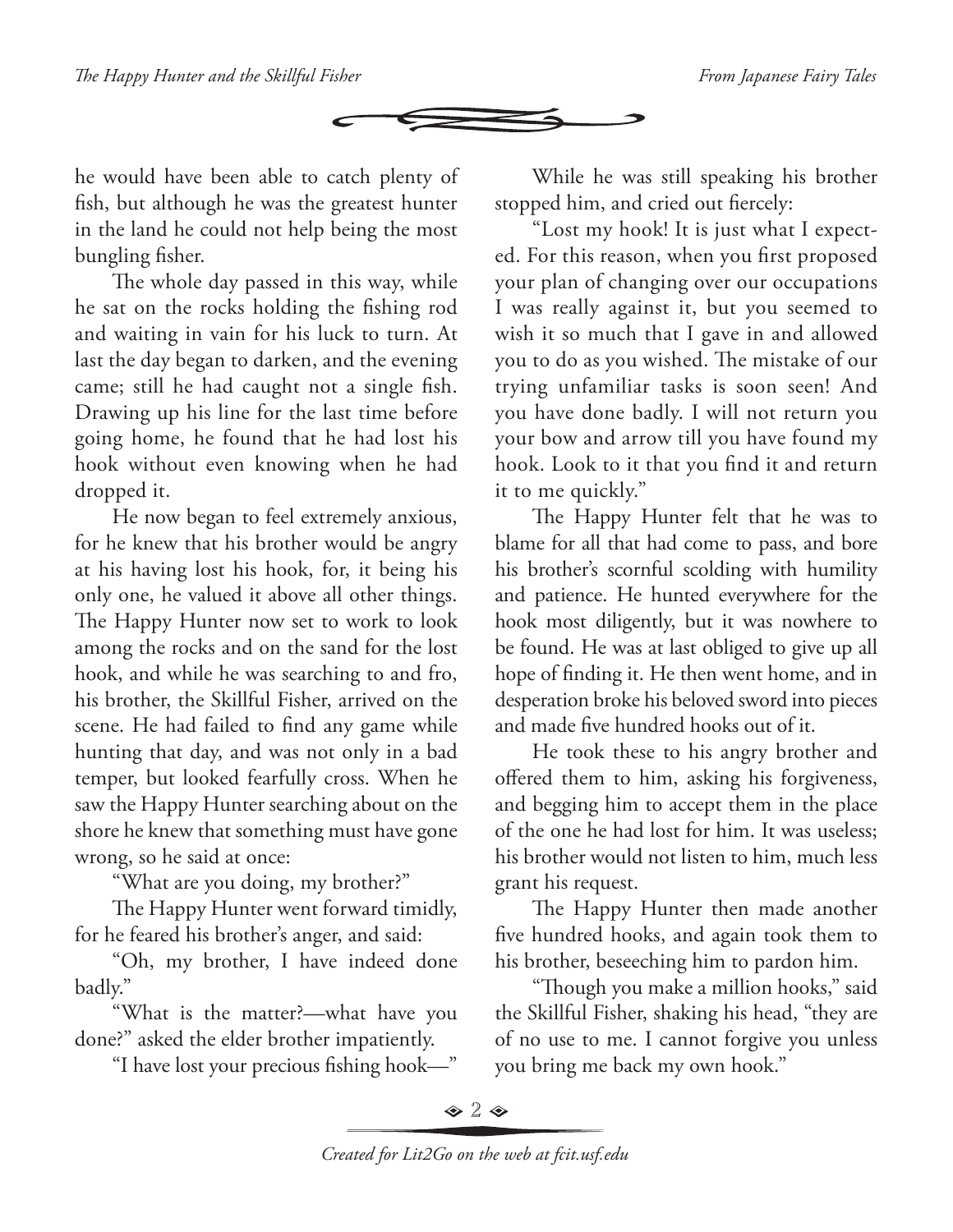

Nothing would appease the anger of the Skillful Fisher, for he had a bad disposition, and had always hated his brother because of his virtues, and now with the excuse of the lost fishing hook he planned to kill him and to usurp his place as ruler of Japan. The Happy Hunter knew all this full well, but he could say nothing, for being the younger he owed his elder brother obedience; so he returned to the seashore and once more began to look for the missing hook. He was much cast down, for he had lost all hope of ever finding his brother's hook now. While he stood on the beach, lost in perplexity and wondering what he had best do next, an old man suddenly appeared carrying a stick in his hand. The Happy Hunter afterwards remembered that he did not see from whence the old man came, neither did he know how he was there—he happened to look up and saw the old man coming towards him.

"You are Hohodemi, the Augustness, sometimes called the Happy Hunter, are you not?" asked the old man. "What are you doing alone in such a place?"

"Yes, I am he," answered the unhappy young man. "Unfortunately, while fishing I lost my brother's precious fishing hook. I have hunted this shore all over, but alas! I cannot find it, and I am very troubled, for my brother won't forgive me till I restore it to him. But who are you?"

"My name is Shiwozuchino Okina, and I live near by on this shore. I am sorry to hear what misfortune has befallen you. You must indeed be anxious. But if I tell you what I

think, the hook is nowhere here—it is either at the bottom of the sea or in the body of some fish who has swallowed it, and for this reason, though you spend your whole life in looking for it here, you will never find it."

"Then what can I do?" asked the distressed man.

"You had better go down to Ryn Gu and tell Ryn Jin, the Dragon King of the Sea, what your trouble is and ask him to find the hook for you. I think that would be the best way."

"Your idea is a splendid one," said the Happy Hunter, "but I fear I cannot get to the Sea King's realm, for I have always heard that it is situated at the bottom of the sea."

"Oh, there will be no difficulty about your getting there," said the old man; "I can soon make something for you to ride on through the sea."

"Thank you," said the Happy Hunter, "I shall be very grateful to you if you will be so kind."

The old man at once set to work, and soon made a basket and offered it to the Happy Hunter. He received it with joy, and taking it to the water, mounted it, and prepared to start. He bade good by to the kind old man who had helped him so much, and told him that he would certainly reward him as soon as he found his hook and could return to Japan without fear of his brother's anger. The old man pointed out the direction he must take, and told him how to reach the realm of Ryn Gu, and watched him ride out to sea on the basket, which resembled a small boat.

 $\Leftrightarrow$  3  $\Leftrightarrow$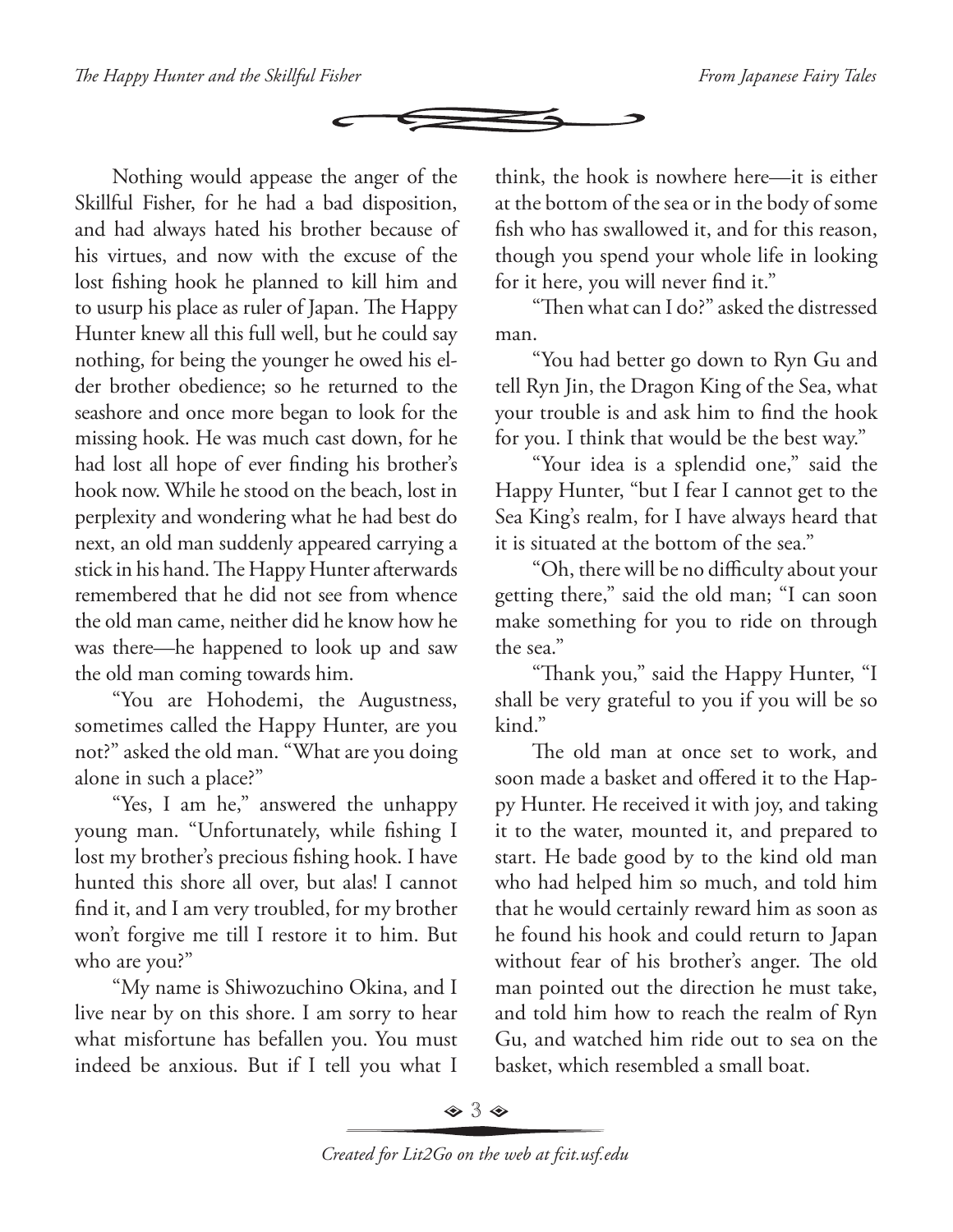

The Happy Hunter made all the haste he could, riding on the basket which had been given him by his friend. His queer boat seemed to go through the water of its own accord, and the distance was much shorter than he had expected, for in a few hours he caught sight of the gate and the roof of the Sea King's Palace. And what a large place it was, with its numberless sloping roofs and gables, its huge gateways, and its gray stone walls! He soon landed, and leaving his basket on the beach, he walked up to the large gateway. The pillars of the gate were made of beautiful red coral, and the gate itself was adorned with glittering gems of all kinds. Large katsura trees overshadowed it. Our hero had often heard of the wonders of the Sea King's Palace beneath the sea, but all the stories he had ever heard fell short of the reality which he now saw for the first time.

The Happy Hunter would have liked to enter the gate there and then, but he saw that it was fast closed, and also that there was no one about whom he could ask to open it for him, so he stopped to think what he should do. In the shade of the trees before the gate he noticed a well full of fresh spring water. Surely some one would come out to draw water from the well some time, he thought. Then he climbed into the tree overhanging the well, and seated himself to rest on one of the branches, and waited for what might happen. Ere long he saw the huge gate swing open, and two beautiful women came out. Now the Mikoto (Augustness) had always heard that Ryn Gu

was the realm of the Dragon King under the Sea, and had naturally supposed that the place was inhabited by dragons and similar terrible creatures, so that when he saw these two lovely princesses, whose beauty would be rare even in the world from which he had just come, he was exceedingly surprised, and wondered what it could mean.

He said not a word, however, but silently gazed at them through the foliage of the trees, waiting to see what they would do. He saw that in their hands they carried golden buckets. Slowly and gracefully in their trailing garments they approached the well, standing in the shade of the katsura trees, and were about to draw water, all unknowing of the stranger who was watching them, for the Happy Hunter was quite hidden among the branches of the tree where he had posted himself.

As the two ladies leaned over the side of the well to let down their golden buckets, which they did every day in the year, they saw reflected in the deep still water the face of a handsome youth gazing at them from amidst the branches of the tree in whose shade they stood. Never before had they seen the face of mortal man; they were frightened, and drew back quickly with their golden buckets in their hands. Their curiosity, however, soon gave them courage, and they glanced timidly upwards to see the cause of the unusual reflection, and then they beheld the Happy Hunter sitting in the tree looking down at them with surprise and admiration. They gazed at him face to face, but their tongues were still with

 $\Leftrightarrow$  4  $\Leftrightarrow$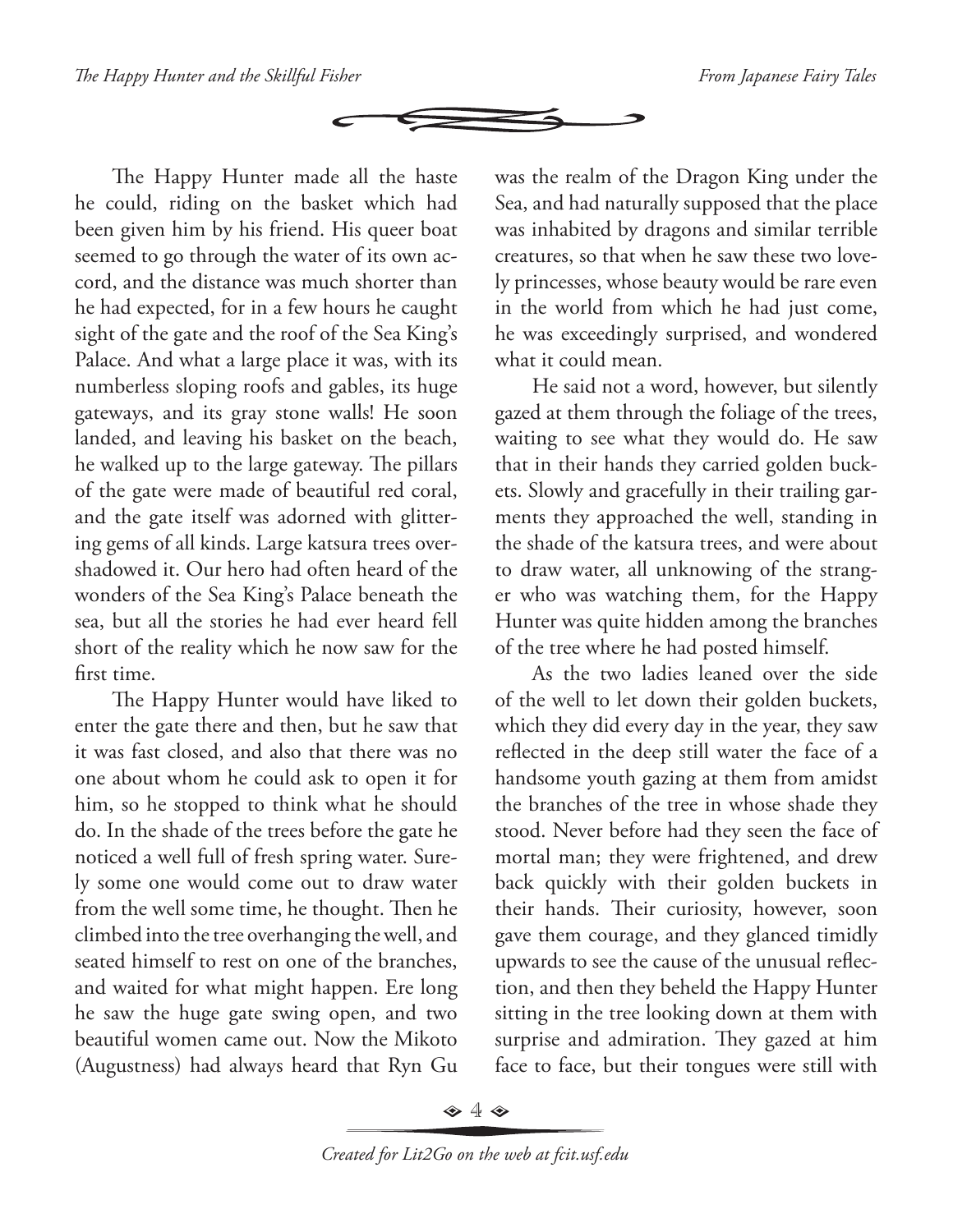

wonder and could not find a word to say to him.

When the Mikoto saw that he was discovered, he sprang down lightly from the tree and said:

"I am a traveler, and as I was very thirsty I came to the well in the hopes of quenching my thirst, but I could find no bucket with which to draw the water. So I climbed into the tree, much vexed, and waited for some one to come. Just at that moment, while I was thirstily and impatiently waiting, you noble ladies appeared, as if in answer to my great need. Therefore I pray you of your mercy give me some water to drink, for I am a thirsty traveler in a strange land."

His dignity and graciousness overruled their timidity, and bowing in silence they both once more approached the well, and letting down their golden buckets drew up some water and poured it into a jeweled cup and offered it to the stranger.

He received it from them with both hands, raising it to the height of his forehead in token of high respect and pleasure, and then drank the water quickly, for his thirst was great. When he had finished his long draught he set the cup down on the edge of the well, and drawing his short sword he cut off one of the strange curved jewels (magatama), a necklace of which hung round his neck and fell over his breast. He placed the jewel in the cup and returned it to them, and said, bowing deeply:

"This is a token of my thanks!"

The two ladies took the cup, and looking into it to see what he had put inside—for they did not yet know what it was—they gave a start of surprise, for there lay a beautiful gem at the bottom of the cup.

"No ordinary mortal would give away a jewel so freely. Will you not honor us by telling us who you are?" said the elder damsel.

"Certainly," said the Happy Hunter, "I am Hohodemi, the fourth Mikoto, also called in Japan, the Happy Hunter."

"Are you indeed Hohodemi, the grandson of Amaterasu, the Sun Goddess?" asked the damsel who had spoken first. "I am the eldest daughter of Ryn Jin, the King of the Sea, and my name is Princess Tayotama."

"And," said the younger maiden, who at last found her tongue, "I am her sister, the Princess Tamayori."

"Are you indeed the daughters of Ryn Jin, the King of the Sea? I cannot tell you how glad I am to meet you," said the Happy Hunter. And without waiting for them to reply he went on:

"The other day I went fishing with my brother's hook and dropped it, how, I am sure I can't tell. As my brother prizes his fishing hook above all his other possessions, this is the greatest calamity that could have befallen me. Unless I find it again I can never hope to win my brother's forgiveness, for he is very angry at what I have done. I have searched for it many, many times, but I cannot find it, therefore I am much troubled. While I was hunting for the hook, in great distress, I met a wise

 $\diamond$  5  $\diamond$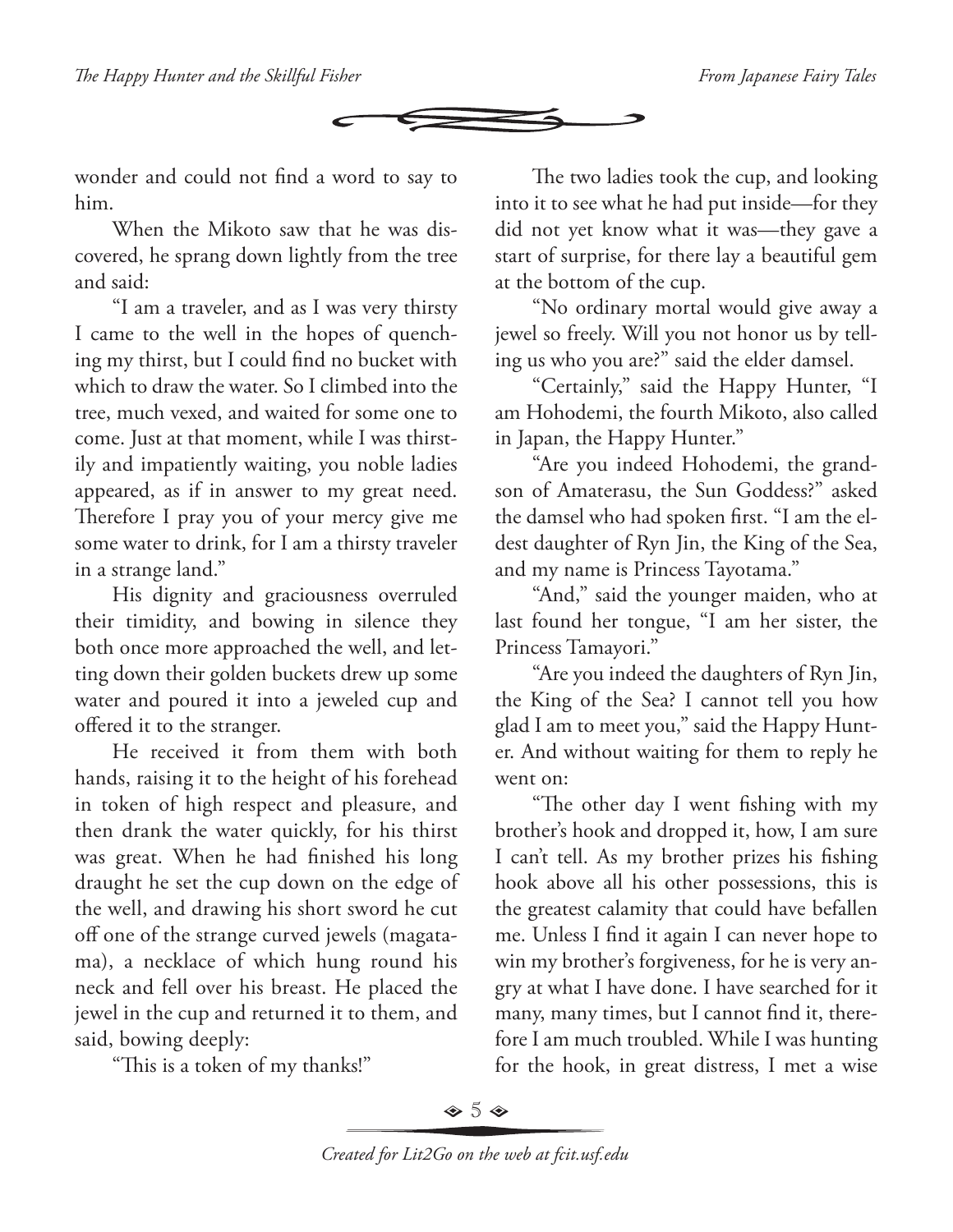

old man, and he told me that the best thing I could do was to come to Ryn Gu, and to Ryn Jin, the Dragon King of the Sea, and ask him to help me. This kind old man also showed me how to come. Now you know how it is I am here and why. I want to ask Ryn Jin, if he knows where the lost hook is. Will you be so kind as to take me to your father? And do you think he will see me?" asked the Happy Hunter anxiously.

Princess Tayotama listened to this long story, and then said:

"Not only is it easy for you to see my father, but he will be much pleased to meet you. I am sure he will say that good fortune has befallen him, that so great and noble a man as you, the grandson of Amaterasu, should come down to the bottom of the sea." And then turning to her younger sister, she said:

"Do you not think so, Tamayori?"

"Yes, indeed," answered the Princess Tamayori, in her sweet voice. "As you say, we can know no greater honor than to welcome the Mikoto to our home."

"Then I ask you to be so kind as to lead the way," said the Happy Hunter.

"Condescend to enter, Mikoto (Augustness)," said both the sisters, and bowing low, they led him through the gate.

The younger Princess left her sister to take charge of the Happy Hunter, and going faster than they, she reached the Sea King's Palace first, and running quickly to her father's room, she told him of all that had happened to them at the gate, and that her sister was even now bringing the Augustness to him. The Dragon King of the Sea was much surprised at the news, for it was but seldom, perhaps only once in several hundred years, that the Sea King's Palace was visited by mortals.

Ryn Jin at once clapped his hands and summoned all his courtiers and the servants of the Palace, and the chief fish of the sea together, and solemnly told them that the grandson of the Sun Goddess, Amaterasu, was coming to the Palace, and that they must be very ceremonious and polite in serving the august visitor. He then ordered them all to the entrance of the Palace to welcome the Happy Hunter.

Ryn Jin then dressed himself in his robes of ceremony, and went out to welcome him. In a few moments the Princess Tayotama and the Happy Hunter reached the entrance, and the Sea King and his wife bowed to the ground and thanked him for the honor he did them in coming to see them. The Sea King then led the Happy Hunter to the guest room, and placing him in the uppermost seat, he bowed respectfully before him, and said:

"I am Ryn Jin, the Dragon King of the Sea, and this is my wife. Condescend to remember us forever!"

"Are you indeed Ryn Jin, the King of the Sea, of whom I have so often heard?" answered the Happy Hunter, saluting his host most ceremoniously. "I must apologize for all the trouble I am giving you by my unexpected visit." And he bowed again, and thanked the Sea King.

 $\diamond$  6  $\diamond$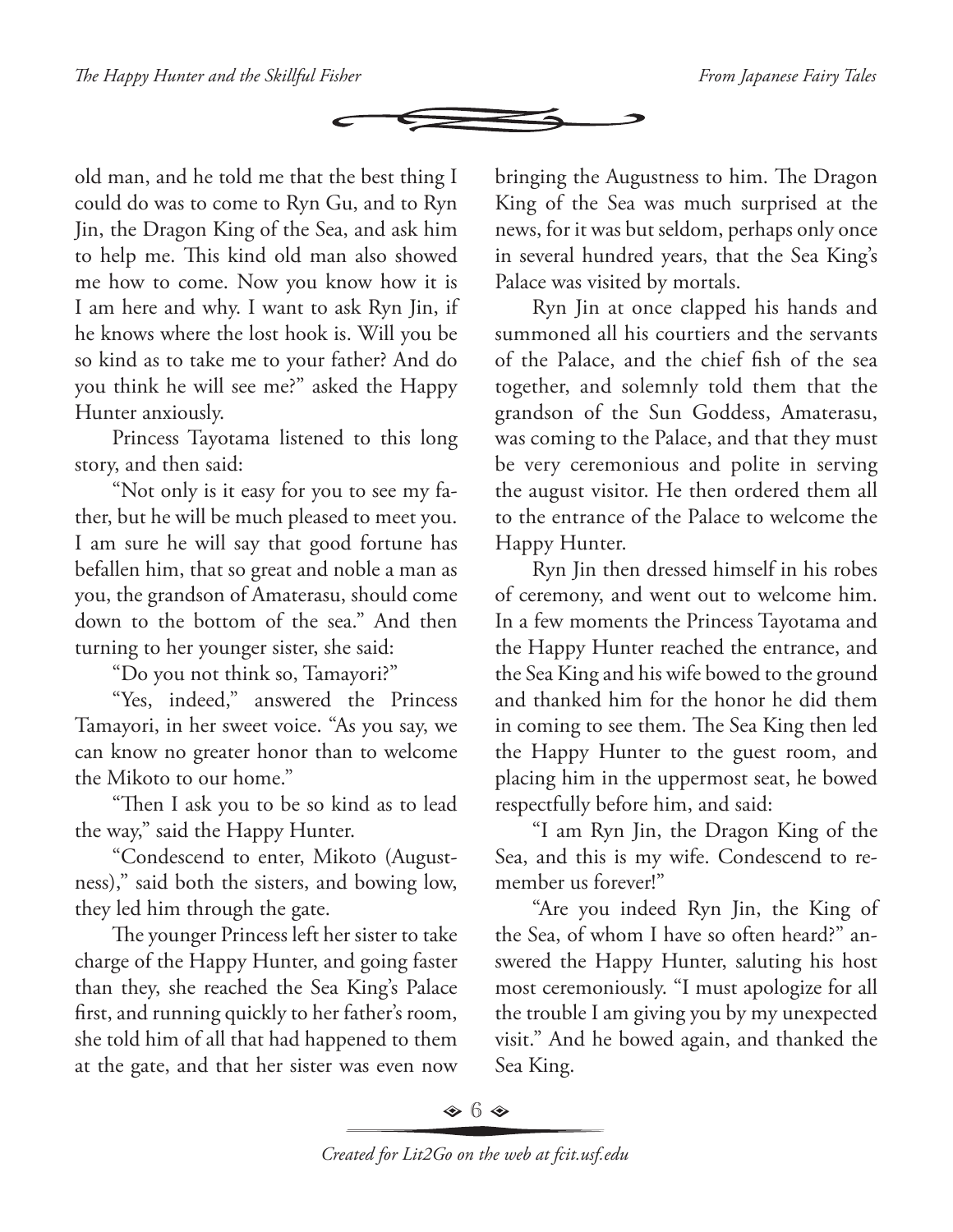

"You need not thank me," said Ryn Jin. "It is I who must thank you for coming. Although the Sea Palace is a poor place, as you see, I shall be highly honored if you will make us a long visit."

There was much gladness between the Sea King and the Happy Hunter, and they sat and talked for a long time. At last the Sea King clapped his hands, and then a huge retinue of fishes appeared, all robed in ceremonial garments, and bearing in their fins various trays on which all kinds of sea delicacies were served. A great feast was now spread before the King and his Royal guest. All the fishes-in-waiting were chosen from amongst the finest fish in the sea, so you can imagine what a wonderful array of sea creatures it was that waited upon the Happy Hunter that day. All in the Palace tried to do their best to please him and to show him that he was a much honored guest. During the long repast, which lasted for hours, Ryn Jin commanded his daughters to play some music, and the two Princesses came in and performed on the KOTO (the Japanese harp), and sang and danced in turns. The time passed so pleasantly that the Happy Hunter seemed to forget his trouble and why he had come at all to the Sea King's Realm, and he gave himself up to the enjoyment of this wonderful place, the land of fairy fishes! Who has ever heard of such a marvelous place? But the Mikoto soon remembered what had brought him to Ryn Gu, and said to his host:

"Perhaps your daughters have told you, King Ryn Jin, that I have come here to try and

recover my brother's fishing hook, which I lost while fishing the other day. May I ask you to be so kind as to inquire of all your subjects if any of them have seen a fishing hook lost in the sea?"

"Certainly," said the obliging Sea King, "I will immediately summon them all here and ask them."

As soon as he had issued his command, the octopus, the cuttlefish, the bonito, the oxtail fish, the eel, the jelly fish, the shrimp, and the plaice, and many other fishes of all kinds came in and sat down before Ryn Jin their King, and arranged themselves and their fins in order. Then the Sea King said solemnly:

"Our visitor who is sitting before you all is the august grandson of Amaterasu. His name is Hohodemi, the fourth Augustness, and he is also called the Happy Hunter of the Mountains. While he was fishing the other day upon the shore of Japan, some one robbed him of his brother's fishing hook. He has come all this way down to the bottom of the sea to our Kingdom because he thought that one of you fishes may have taken the hook from him in mischievous play. If any of you have done so you must immediately return it, or if any of you know who the thief is you must at once tell us his name and where he is now."

All the fishes were taken by surprise when they heard these words, and could say nothing for some time. They sat looking at each other and at the Dragon King. At last the cuttlefish came forward and said:

 $\diamond$  7  $\diamond$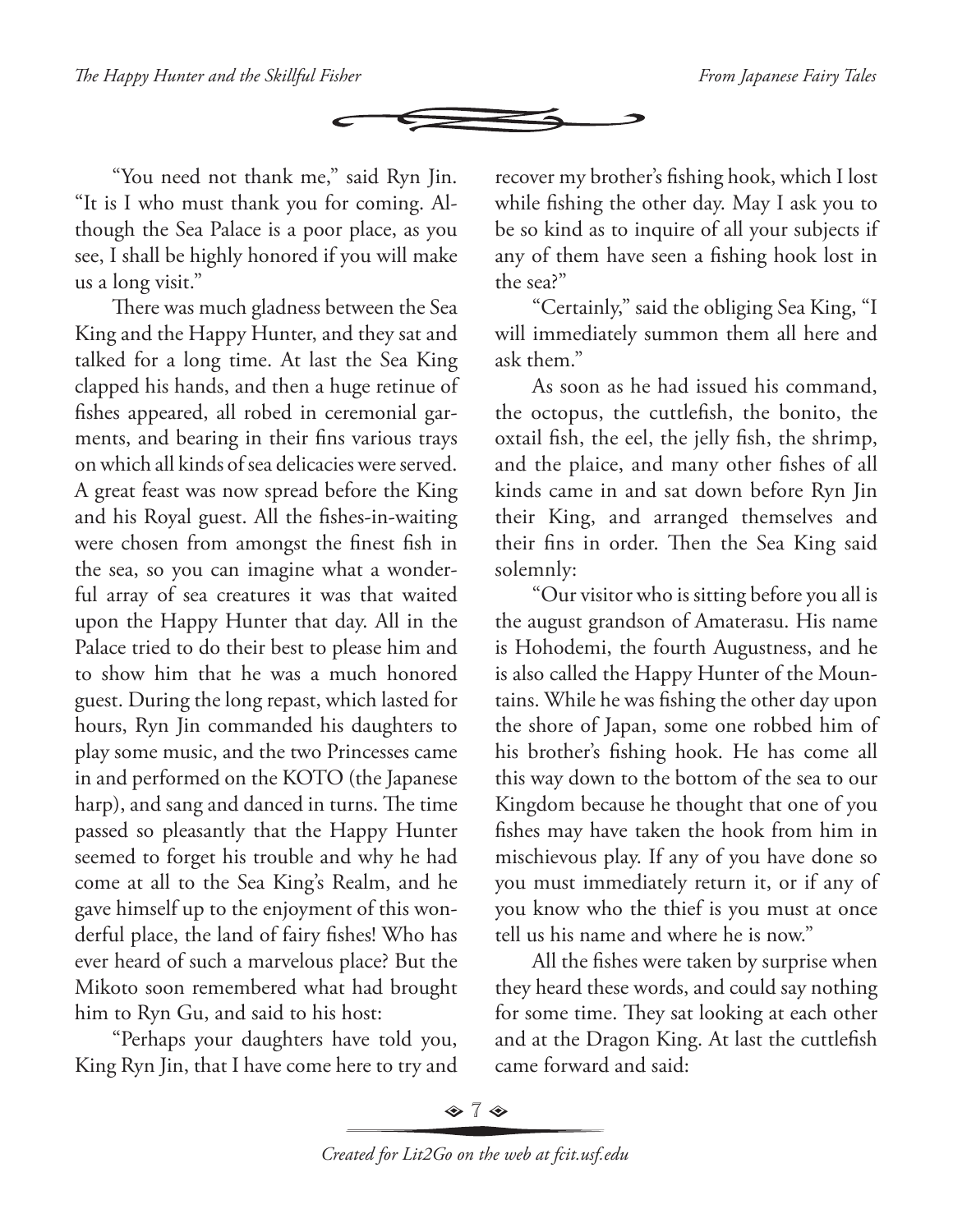

"I think the TAI (the red bream) must be the thief who has stolen the hook!"

"Where is your proof?" asked the King.

"Since yesterday evening the TAI has not been able to eat anything, and he seems to be suffering from a bad throat! For this reason I think the hook may be in his throat. You had better send for him at once! "

All the fish agreed to this, and said:

"It is certainly strange that the TAI is the only fish who has not obeyed your summons. Will you send for him and inquire into the matter. Then our innocence will be proved."

"Yes," said the Sea King, "it is strange that the TAI has not come, for he ought to be the first to be here. Send for him at once!"

Without waiting for the King's order the cuttlefish had already started for the TAI'S dwelling, and he now returned, bringing the TAI with him. He led him before the King.

The TAI sat there looking frightened and ill. He certainly was in pain, for his usually red face was pale, and his eyes were nearly closed and looked but half their usual size.

"Answer, O TAI!" cried the Sea King, "why did you not come in answer to my summons today?"

"I have been ill since yesterday," answered the TAI; "that is why I could not come."

"Don't say another word!" cried out Ryn Jin angrily. "Your illness is the punishment of the gods for stealing the Mikoto's hook."

"It is only too true!" said the TAI; "the hook is still in my throat, and all my efforts to get it out have been useless. I can't eat, and I

can scarcely breathe, and each moment I feel that it will choke me, and sometimes it gives me great pain. I had no intention of stealing the Mikoto's hook. I heedlessly snapped at the bait which I saw in the water, and the hook came off and stuck in my throat. So I hope you will pardon me."

The cuttlefish now came forward, and said to the King:

"What I said was right. You see the hook still sticks in the TAI'S throat. I hope to be able to pull it out in the presence of the Mikoto, and then we can return it to him safely!"

"O please make haste and pull it out!" cried the TAI, pitifully, for he felt the pains in his throat coming on again; "I do so want to return the hook to the Mikoto."

"All right, TAI SAN," said his friend the cuttlefish, and then opening the TAI'S mouth as wide as he could and putting one of his feelers down the TAI'S throat, he quickly and easily drew the hook out of the sufferer's large mouth. He then washed it and brought it to the King.

Ryn Jin took the hook from his subject, and then respectfully returned it to the Happy Hunter (the Mikoto or Augustness, the fishes called him), who was overjoyed at getting back his hook. He thanked Ryn Jin many times, his face beaming with gratitude, and said that he owed the happy ending of his quest to the Sea King's wise authority and kindness.

Ryn Jin now desired to punish the TAI, but the Happy Hunter begged him not to do so; since his lost hook was thus happily recov-

 $\Leftrightarrow 8 \Leftrightarrow$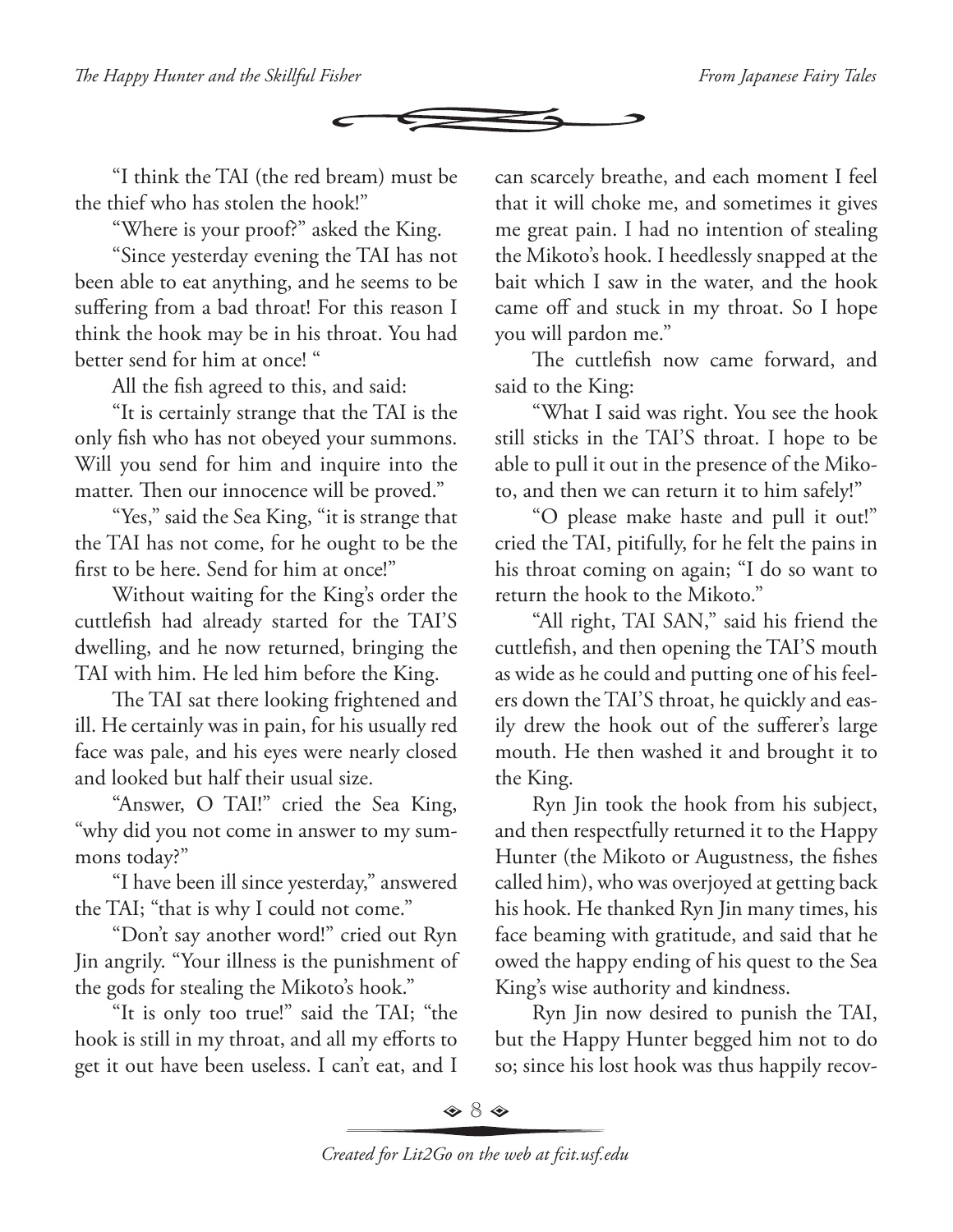

ered he did not wish to make more trouble for the poor TAI. It was indeed the TAI who had taken the hook, but he had already suffered enough for his fault, if fault it could be called. What had been done was done in heedlessness and not by intention. The Happy Hunter said he blamed himself; if he had understood how to fish properly he would never have lost his hook, and therefore all this trouble had been caused in the first place by his trying to do something which he did not know how to do. So he begged the Sea King to forgive his subject.

Who could resist the pleading of so wise and compassionate a judge? Ryn Jin forgave his subject at once at the request of his august guest. The TAI was so glad that he shook his fins for joy, and he and all the other fish went out from the presence of their King, praising the virtues of the Happy Hunter.

Now that the hook was found the Happy Hunter had nothing to keep him in Ryn Gu, and he was anxious to get back to his own kingdom and to make peace with his angry brother, the Skillful Fisher; but the Sea King, who had learnt to love him and would fain have kept him as a son, begged him not to go so soon, but to make the Sea Palace his home as long as ever he liked. While the Happy Hunter was still hesitating, the two lovely Princesses, Tayotama and Tamayori, came, and with the sweetest of bows and voices joined with their father in pressing him to stay, so that without seeming ungracious he could not say them "Nay," and was obliged to stay on for some time.

Between the Sea Realm and the Earth there was no difference in the night of time, and the Happy Hunter found that three years went fleeting quickly by in this delightful land. The years pass swiftly when any one is truly happy. But though the wonders of that enchanted land seemed to be new every day, and though the Sea King's kindness seemed rather to increase than to grow less with time, the Happy Hunter grew more and more homesick as the days passed, and he could not repress a great anxiety to know what had happened to his home and his country and his brother while he had been away.

So at last he went to the Sea King and said:

"My stay with you here has been most happy and I am very grateful to you for all your kindness to me, but I govern Japan, and, delightful as this place is, I cannot absent myself forever from my country. I must also return the fishing hook to my brother and ask his forgiveness for having deprived him of it for so long. I am indeed very sorry to part from you, but this time it cannot be helped. With your gracious permission, I will take my leave to-day. I hope to make you another visit some day. Please give up the idea of my staying longer now."

King Ryn Jin was overcome with sorrow at the thought that he must lose his friend who had made a great diversion in the Palace of the Sea, and his tears fell fast as he answered:

"We are indeed very sorry to part with you, Mikoto, for we have enjoyed your stay

 $\Leftrightarrow$  9  $\Leftrightarrow$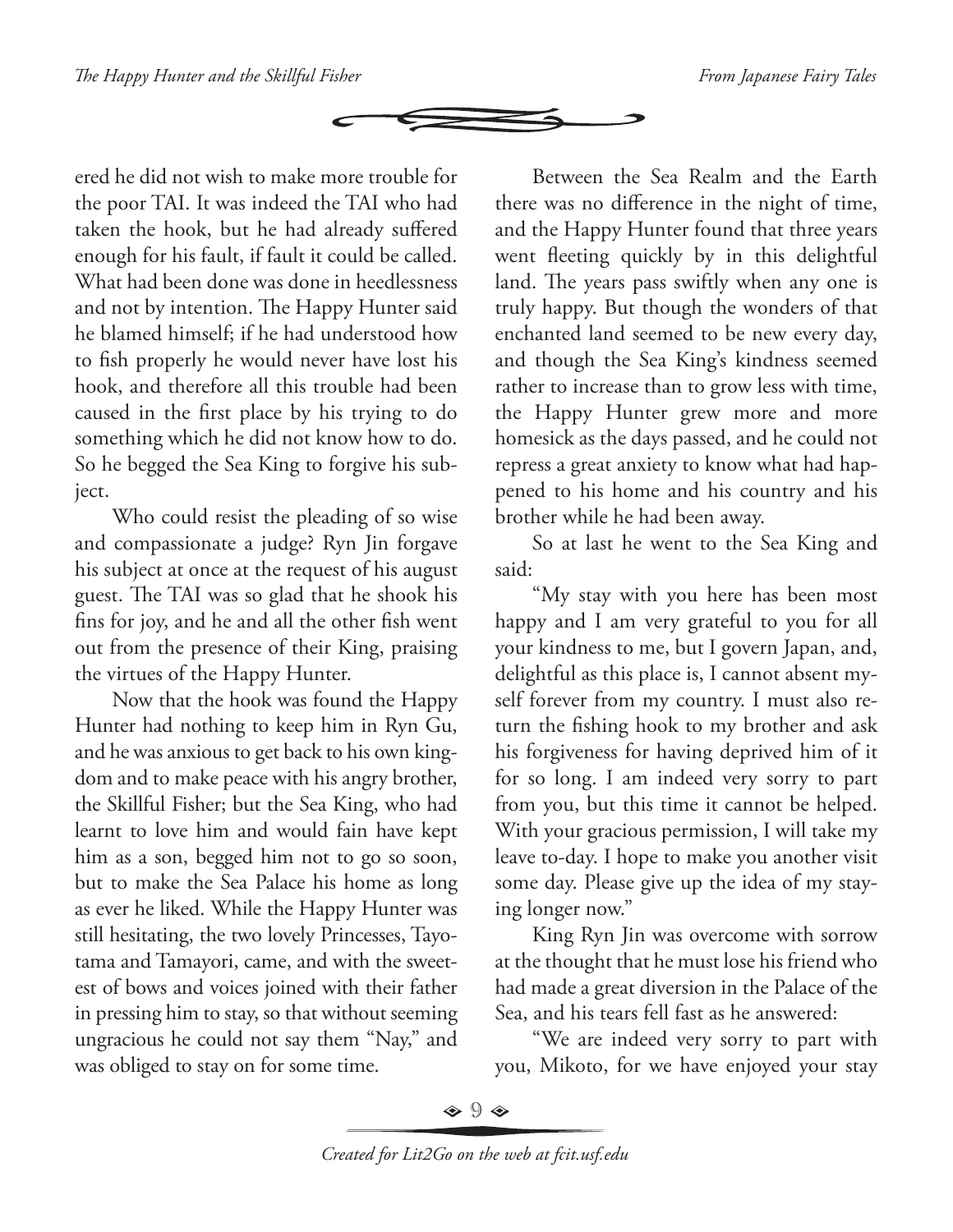

with us very much. You have been a noble and honored guest and we have heartily made you welcome. I quite understand that as you govern Japan you ought to be there and not here, and that it is vain for us to try and keep you longer with us, much as we would like to have you stay. I hope you will not forget us. Strange circumstances have brought us together and I trust the friendship thus begun between the Land and the Sea will last and grow stronger than it has ever been before."

When the Sea King had finished speaking he turned to his two daughters and bade them bring him the two Tide-Jewels of the Sea. The two Princesses bowed low, rose and glided out of the hall. In a few minutes they returned, each one carrying in her hands a flashing gem which filled the room with light. As the Happy Hunter looked at them he wondered what they could be. The Sea King took them from his daughters and said to his guest:

"These two valuable talismans we have inherited from our ancestors from time immemorial. We now give them to you as a parting gift in token of our great affection for you. These two gems are called the nanjiu and the kanjiu."

The Happy Hunter bowed low to the ground and said:

"I can never thank you enough for all your kindness to me. And now will you add one more favor to the rest and tell me what these jewels are and what I am to do with them?"

"The nanjiu," answered the Sea King, "is also called the Jewel of the Flood Tide,

and whoever holds it in his possession can command the sea to roll in and to flood the land at any time that he wills. The kanjiu is also called the Jewel of the Ebbing Tide, and this gem controls the sea and the waves thereof, and will cause even a tidal wave to recede."

Then Ryn Jin showed his friend how to use the talismans one by one and handed them to him. The Happy Hunter was very glad to have these two wonderful gems, the Jewel of the Flood Tide and the Jewel of the Ebbing Tide, to take back with him, for he felt that they would preserve him in case of danger from enemies at any time. After thanking his kind host again and again, he prepared to depart. The Sea King and the two Princesses, Tayotama and Tamayori, and all the inmates of the Palace, came out to say "Good-by," and before the sound of the last farewell had died away the Happy Hunter passed out from under the gateway, past the well of happy memory standing in the shade of the great KATSURA trees on his way to the beach.

Here he found, instead of the queer basket on which he had come to the Realm of Ryn Gu, a large crocodile waiting for him. Never had he seen such a huge creature. It measured eight fathoms in length from the tip of its tail to the end of its long mouth. The Sea King had ordered the monster to carry the Happy Hunter back to Japan. Like the wonderful basket which Shiwozuchino Okina had made, it could travel faster than any steamboat, and in this strange way, riding on the back of a

 $\textcircled{\tiny{\ast}}$  10  $\textcircled{\tiny{\ast}}$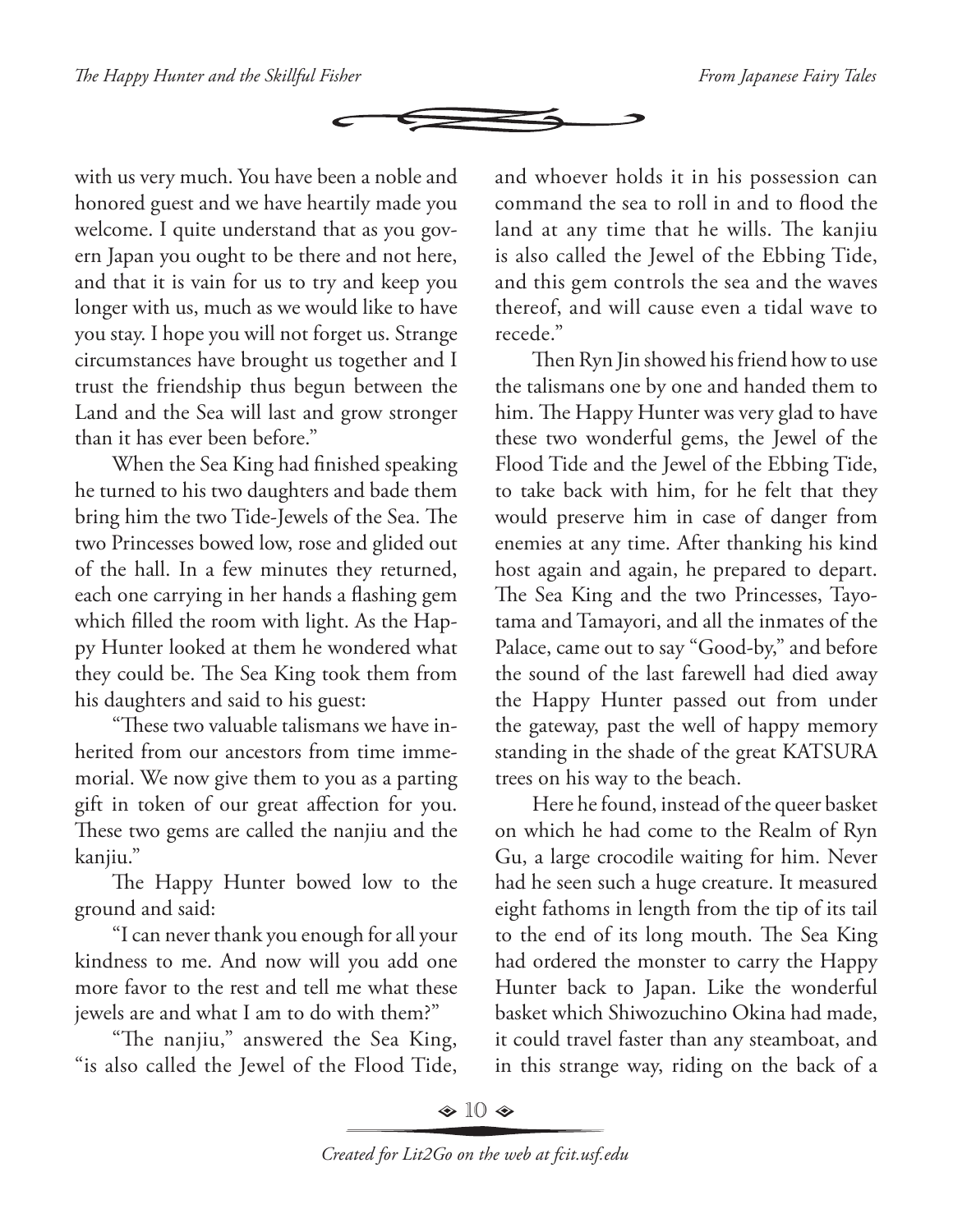

crocodile, the Happy Hunter returned to his own land.

As soon as the crocodile landed him, the Happy Hunter hastened to tell the Skillful Fisher of his safe return. He then gave him back the fishing hook which had been found in the mouth of the TAI and which had been the cause of so much trouble between them. He earnestly begged his brother's forgiveness, telling him all that had happened to him in the Sea King's Palace and what wonderful adventures had led to the finding of the hook.

Now the Skillful Fisher had used the lost hook as an excuse for driving his brother out of the country. When his brother had left him that day three years ago, and had not returned, he had been very glad in his evil heart and had at once usurped his brother's place as ruler of the land, and had become powerful and rich. Now in the midst of enjoying what did not belong to him, and hoping that his brother might never return to claim his rights, quite unexpectedly there stood the Happy Hunter before him.

The Skillful Fisher feigned forgiveness, for he could make no more excuses for sending his brother away again, but in his heart he was very angry and hated his brother more and more, till at last he could no longer bear the sight of him day after day, and planned and watched for an opportunity to kill him.

One day when the Happy Hunter was walking in the rice fields his brother followed him with a dagger. The Happy Hunter knew that his brother was following him to kill him,

and he felt that now, in this hour of great danger, was the time to use the Jewels of the Flow and Ebb of the Tide and prove whether what the Sea King had told him was true or not.

So he took out the Jewel of the Flood Tide from the bosom of his dress and raised it to his forehead. Instantly over the fields and over the farms the sea came rolling in wave upon wave till it reached the spot where his brother was standing. The Skillful Fisher stood amazed and terrified to see what was happening. In another minute he was struggling in the water and calling on his brother to save him from drowning.

The Happy Hunter had a kind heart and could not bear the sight of his brother's distress. He at once put back the Jewel of the Flood Tide and took out the Jewel of the Ebb Tide. No sooner did he hold it up as high as his forehead than the sea ran back and back, and ere long the tossing rolling floods had vanished, and the farms and fields and dry land appeared as before.

The Skillful Fisher was very frightened at the peril of death in which he had stood, and was greatly impressed by the wonderful things he had seen his brother do. He learned now that he was making a fatal mistake to set himself against his brother, younger than he thought he was, for he now had become so powerful that the sea would flow in and the tide ebb at his word of command. So he humbled himself before the Happy Hunter and asked him to forgive him all the wrong he had done him. The Skillful Fisher prom-

 $\bullet$  11  $\bullet$